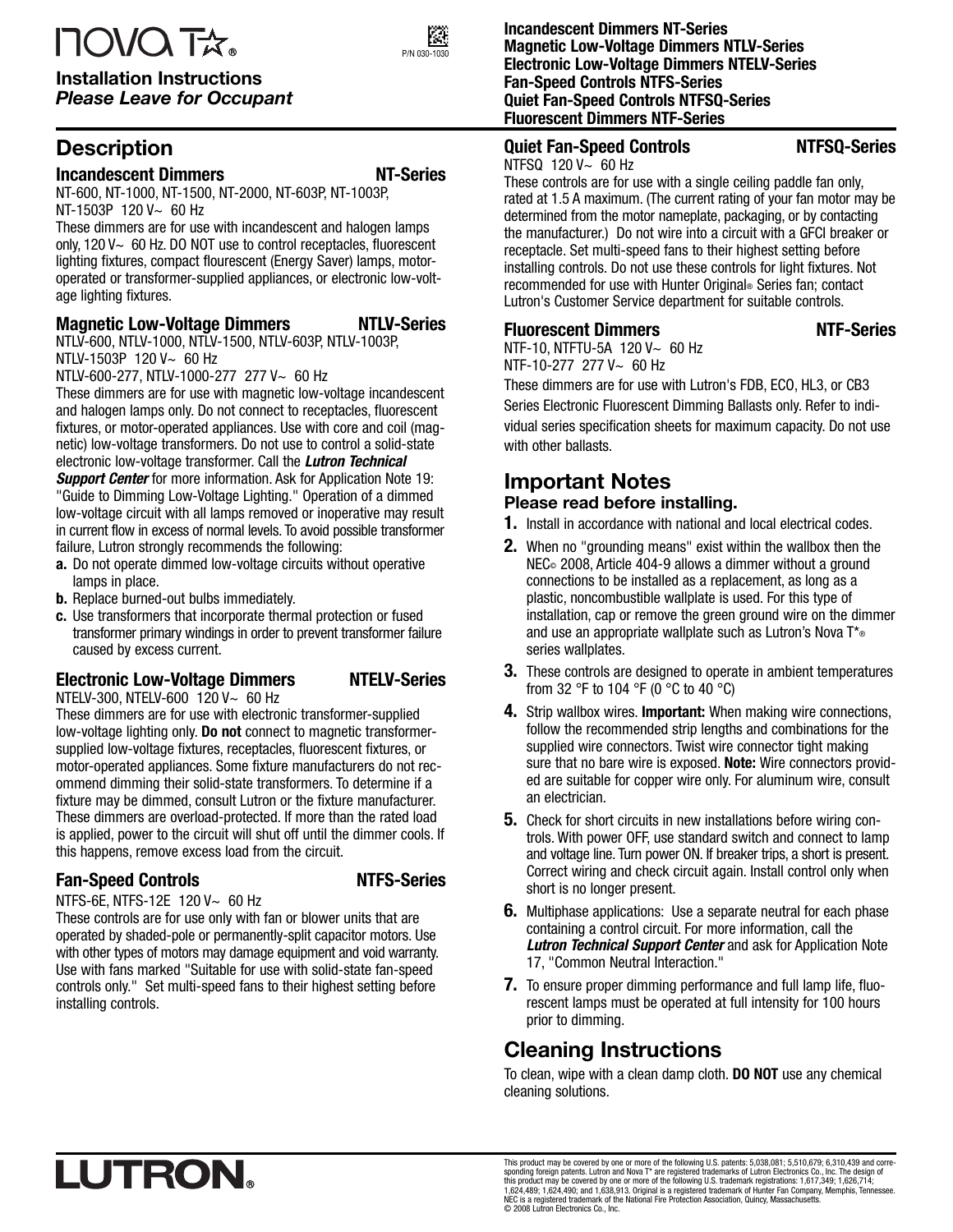# Wiring Diagrams

|                                             | Wiring         |
|---------------------------------------------|----------------|
| <b>Model Number</b>                         | <b>Diagram</b> |
| NT-600, NT-1000, NT-1500, NT-2000, NTFTU-5A |                |
| NT-603P, NT-1003P, NT-1503P                 |                |
| Single-Pole                                 | 2              |
| 3-Way                                       | 3              |
| 4-Wav                                       | 4              |
| NTLV-600, NTLV-1000, NTLV-1500              |                |
| NTLV-600-277, NTLV-1000-277                 |                |
| NTLV-603P, NTLV-1003P, NTLV-1503P           |                |
| Single-Pole                                 | 2              |
| 3-Wav                                       | 3              |
| 4-Way                                       | 4              |
| NTELV-300, NTELV-600                        |                |
| NTFS-6E, NTFS-12E                           | 5              |
| NTFSQ                                       |                |
| NTF-10, NTF-10-277                          | 6              |

#### **Wiring Diagram 1**



#### **Wiring Diagram 2**



## **Wiring Diagram 3**



NOTE: Dimmers may be wired on either the line side or the load side of the switch.

### **Wiring Diagram 4**



NOTE: Dimmers may be wired on either the line side or the load side of the switch(es).

#### **Wiring Diagram 5**



#### **Wiring Diagram 6**



#### **Wiring Diagram 7**

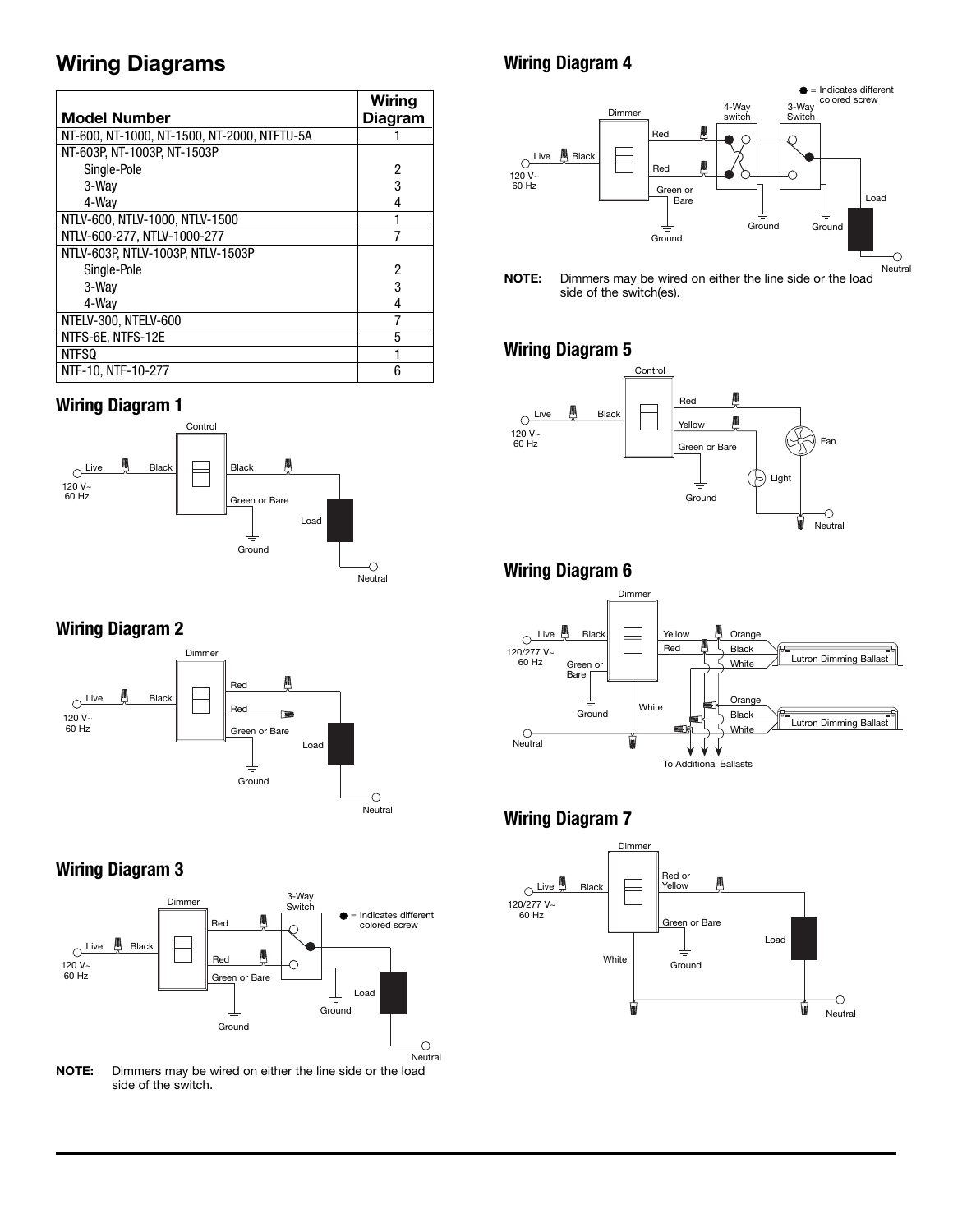# Installation

If more than one control is to be installed in the same wallbox, review the Multigang Installation section (back page) before beginning. Lutron multigang faceplates are available for ganging multiple units.

- **1.** Turn power OFF at circuit breaker or remove fuse. **WARNING:** Wiring with power on may result in personal injury. Damage to this product caused by wiring with power on voids warranty.
- **2.** Remove faceplate and faceplate adapter from control to prevent damage and to access mounting holes. Pull from top of faceplate to remove. Unscrew faceplate adapter. Set aside.
- **3.** Wire control per appropriate wiring diagram (see previous page) using wire connectors provided.

**Note:** Color names refer to the wire colors on the control.

- **4.** Push wires into wallbox, allowing room for control to be inserted. Do not pinch wires between wallbox and control.
- **5.** Mount control to wallbox using control mounting screws provided. Controls must be mounted vertically. See stamp on control for correct positioning.
- **6.** Mount adapter plate with adapter mounting screws provided (see below).
- **7.** Snap on slider and faceplate.
- **8.** Turn power ON at circuit breaker or replace fuse.

# **Operation**

#### **Slide-to-Off Controls**

Raise slider to increase light intensity. Lower slider to decrease light intensity and turn off.

#### **Preset Dimmers**

Push button in center of slider to alternately turn lights on to preset level (set by slider) or turn lights off. Raise slider to increase light intensity. Lower slider to decrease light intensity.

#### **3-Way and 4-Way Switches**

When switching power from remote location, lights will turn on to level set on dimmer (by slider), or turn off. Move slider up or down to turn lights on or off. Note, use only one dimmer per circuit.

#### **Fluorescent Dimmers**

Dimmers are factory calibrated and do not require low-end light adjustment. If lamps flicker or drop out at the minimum dimming level there may be an installation error. Continued use of the system in this mode will cause premature lamp failure. If this is occurring, call the **Lutron Technical Support Center** at: 1.800.523.9466.

To ensure proper dimming performance and full lamp life, fluorescent lamps must be operated at full intensity for 100 hours prior to dimming.